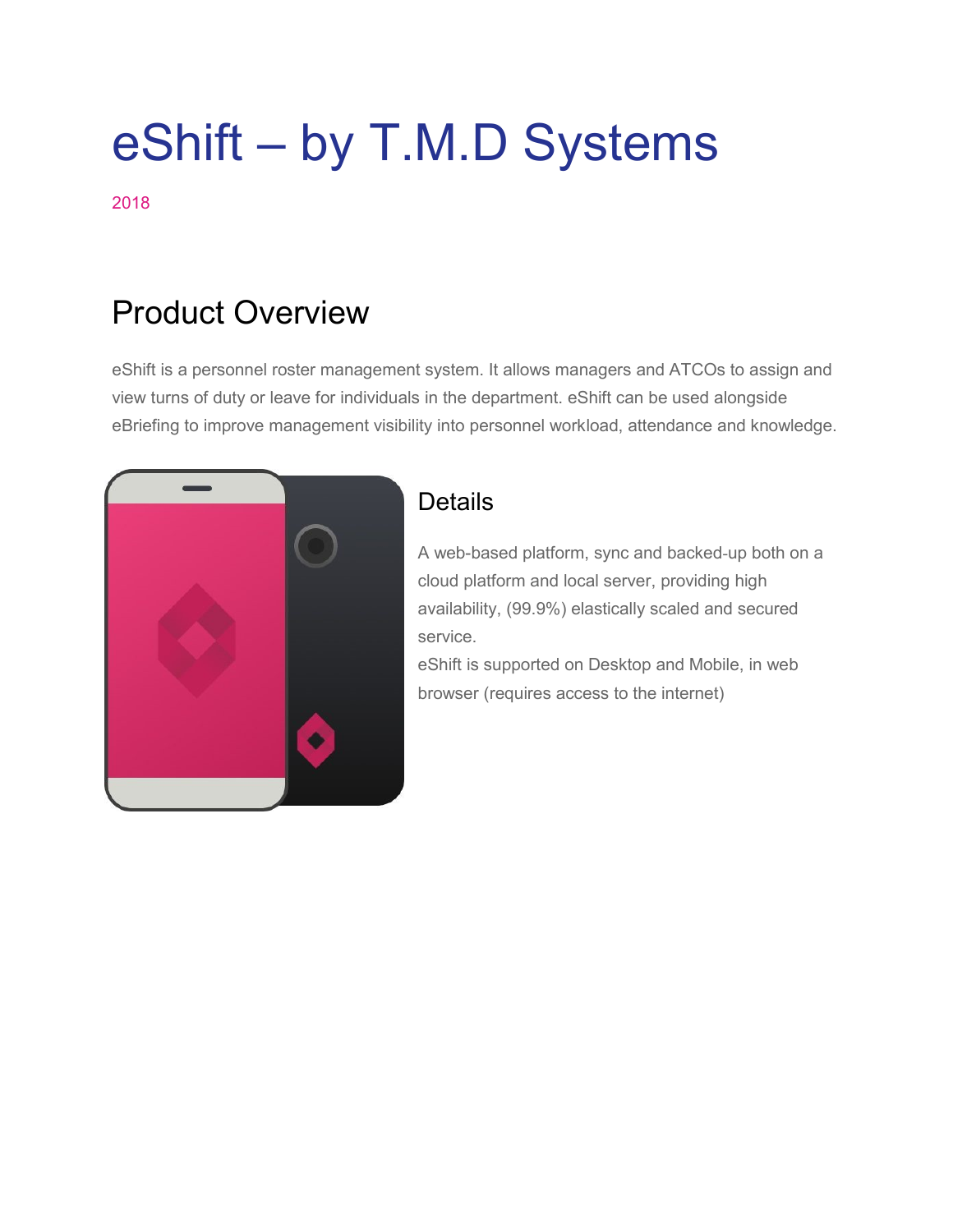## **Capabilities**

#### **User Management**

With eShift you can control user roles, profiles and define different capabilities for each user. eShift also allows you to define user groups, sharing rules, permission sets, see users' login history and audit their actions.

#### **User Types/Authorization**

**Class A** – Shift requests (ATCOs) **Category M** – Manager (full access) **Category Admin** – Create users, etc



#### **Positions**

In eShift managers can define work positions and how many people are needed in each position in each shift e.g. Tower 3 people, ACC 4 people.

#### **End User Experience**

After logging to the system, the ATCO will be able to request future shifts and view his/her shift assignment.

#### **Report and Alerts**

The system includes different alert and reports both for the users and for management level:

- Alert ATCO Shift is about to start
- ATCO hours per week\month\year
- ATCO hours per "position" per week\month\year
- ATCO hours status with regards to minimum requirements

#### **Multilingual**

The system is multilingual and supports Albanian as well as many other languages.